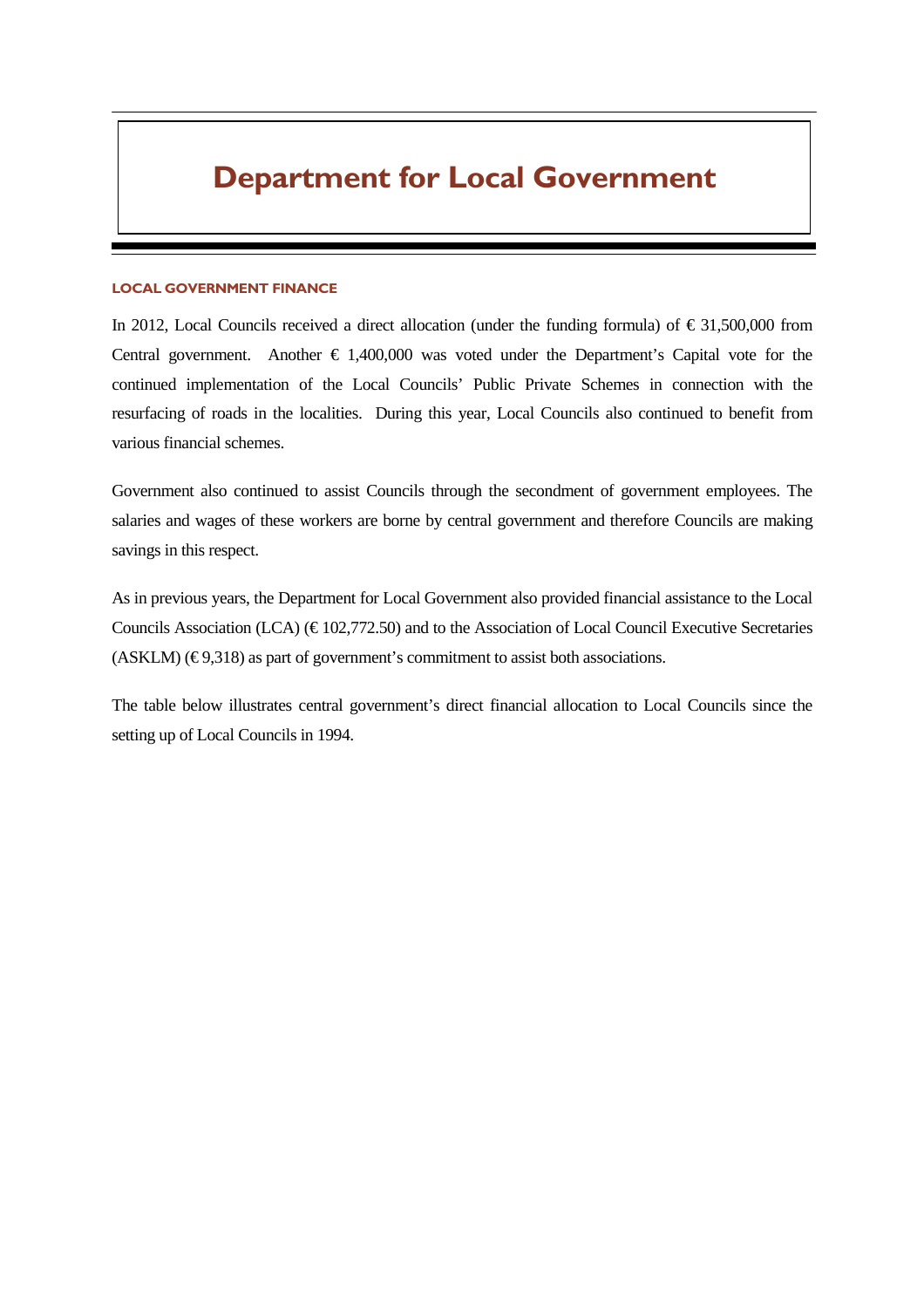### **Central Government's Direct Financial Allocation to Local Councils: 1994 - 2010**

### **1. Direct Financial Allocation (Funding Formula):**

| <b>Financial Year</b>                            | Lm<br>mill.              | <b>Euro</b><br>mill. | <b>Euro</b><br>mill. |  |  |
|--------------------------------------------------|--------------------------|----------------------|----------------------|--|--|
| 1994-95                                          | 4.5                      | 10.48                |                      |  |  |
| 1995-96                                          | 6.3                      | 14.68                |                      |  |  |
| 1996-97                                          | 6.25                     | 14.56                |                      |  |  |
| 1997-98                                          | 8.75                     | 20.38                |                      |  |  |
| 1998-99                                          | 5.831                    | 13.58                |                      |  |  |
| 1999-00                                          | 6.5                      | 15.14                |                      |  |  |
| 2000-01                                          | 9.66                     | 22.50                |                      |  |  |
| 2001-02                                          | 10.24                    | 23.85                |                      |  |  |
| 2002-03                                          | 10.54                    | 24.55                |                      |  |  |
| 2003-04                                          | 10.70                    | 24.92                |                      |  |  |
| 2004-05                                          | 10.686                   | 24.89                |                      |  |  |
| 2005-06                                          | 10.200                   | 23.75                |                      |  |  |
| 2006-07                                          | 10.250                   | 23.88                |                      |  |  |
| 2007-08                                          | 10.270                   | 23.92                |                      |  |  |
| 2008-09                                          | $\overline{\phantom{a}}$ | 26.97                |                      |  |  |
| 2009-10                                          |                          | 27.01                |                      |  |  |
| 2010                                             |                          | 30.01                |                      |  |  |
| 2011                                             |                          | 30.01                |                      |  |  |
| 2012                                             |                          | 31.50                |                      |  |  |
| <b>Total Direct Allocation</b>                   | 426.58 mill.             |                      |                      |  |  |
| <b>Funds for Special Needs</b><br>2.             |                          |                      |                      |  |  |
| <b>Financial Year</b>                            | Lm                       | <b>Euro</b>          |                      |  |  |
|                                                  | mill.                    | mill.                |                      |  |  |
| 1994/95                                          | 0.3                      | 0.70                 |                      |  |  |
| 1995/96                                          | 1.3                      | 3.03                 |                      |  |  |
| 1996/97                                          | 2.5                      | 5.82                 |                      |  |  |
| 1997/98                                          | 2.5                      | 5.82                 |                      |  |  |
| 1998/99                                          | 2.5                      | 5.82                 |                      |  |  |
| 1999/00                                          | 2.5                      | 5.82                 |                      |  |  |
| 2000/01                                          |                          |                      |                      |  |  |
| 2001/02                                          |                          |                      |                      |  |  |
| 2002/03                                          |                          |                      |                      |  |  |
| 2004/05                                          |                          |                      |                      |  |  |
| 2005/06                                          |                          |                      |                      |  |  |
| 2006/07                                          |                          |                      |                      |  |  |
| 2007/08                                          |                          |                      |                      |  |  |
| 2008/09                                          |                          |                      |                      |  |  |
| 2009-10                                          |                          |                      |                      |  |  |
| <b>Total Special Funds</b>                       |                          |                      | 27.01 mill.          |  |  |
| <b>Total Funds to Local Councils (1994-2010)</b> |                          |                      | 453.59 mill.         |  |  |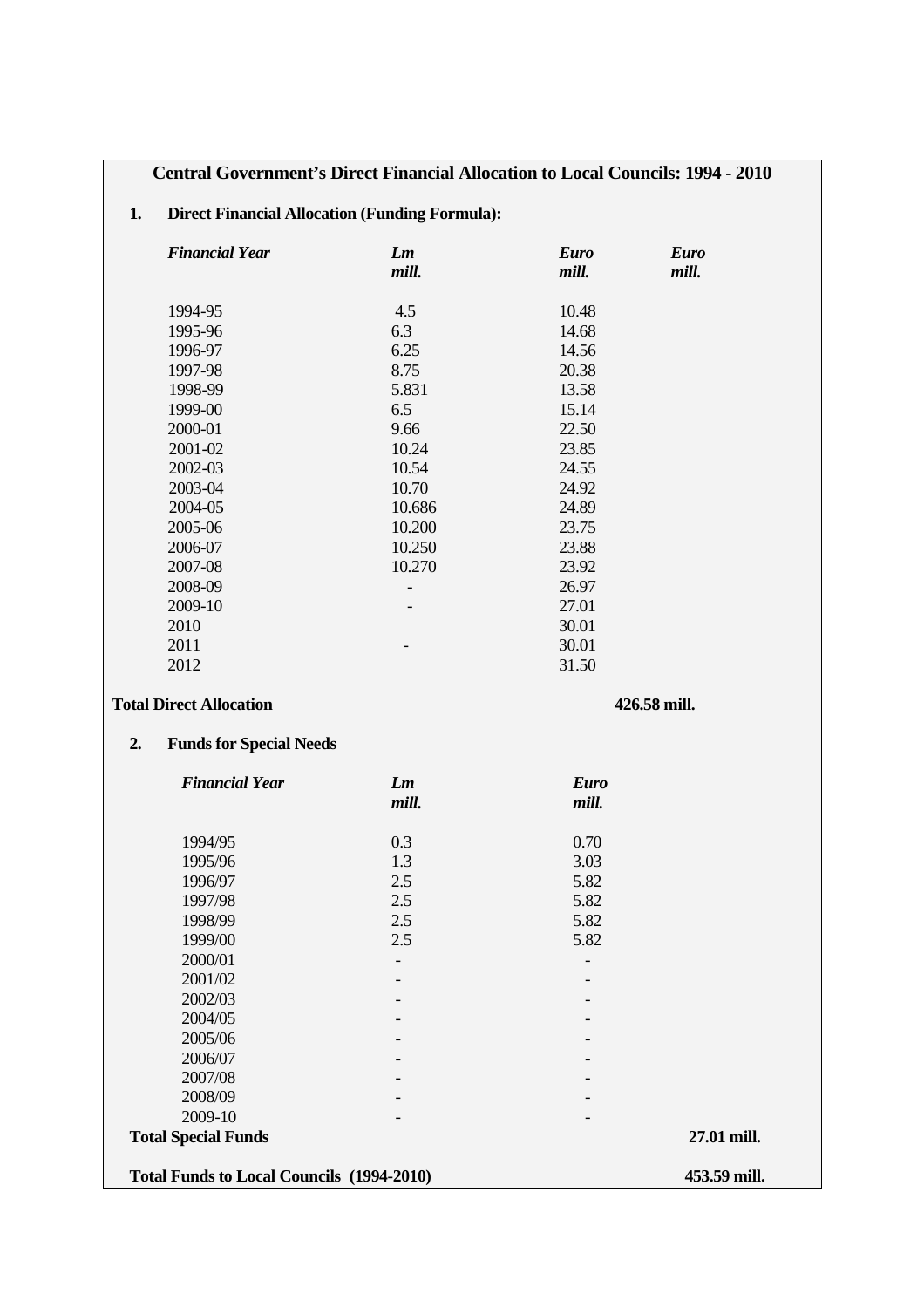#### **Other financial initiatives**

#### Requests for Bank Loans

Following the issue, in 2011, of new procedures for those Local Councils who want to acquire a bank loan, discussions with the Ministry of Finance, Economy and Investment continued during 2012 in order to further fine tune the process. The main objective is to ensure that a Council would be financially prepared to enter into such a loan commitment. An updated version of the procedures was issued.

#### Internet Banking

Discussions with the Ministry of Finance are also taking place with a view of introducing the use of Internet Banking in Local Councils which up to now was not allowed. These discussions are at an advanced stage and it is hoped that by early 2013 some form of use of internet banking by Local Councils will be in place.

#### Public Private Partnership Schemes

Besides the Public Private Partnership Schemes in connection with the resurfacing of roads in localities, Local Councils can also obtain approval for the implementation of PPPs on various aspects. During 2012 the Department for Local government received three such applications – two from Hal Gharghur Local Council which were concluded and another from Naxxar Local Council which is in its final stages.

#### Twinning Agreements

During the year, one twinning agreement was approved – that between Birgu LC and the locality of Belvi in Sardinia.

#### Other financial issues

The Department gives support to Local Councils on various financial matters. Besides taking care of the transfer of the quarterly financial allocation into the respective Local Councils' bank accounts, the Department is also responsible for the vetting and processing of all claims in connection with the various Local Councils grants' schemes. The Department also ensures that any devolution request by a Local Council would be financially sustainable before recommending its approval.

One other very important function of the Department is the continuous monitoring of Local Councils finances (see under separate heading). In this regard, the Department is in regular contact with the Auditor General in order to ensure that Local Councils retain a healthy financial position and are always operating within the law and regulations.

Co-operation with the National Audit Office is ongoing, particularly during the Local Councils' year end audits. Councils are informed about the proper procedures to be adopted in order to ensure that the auditing procedure is made in a smooth manner and all audited reports and financial statements are received by the due dates. During 2012 a number of councils were again penalised for submitting these documents late.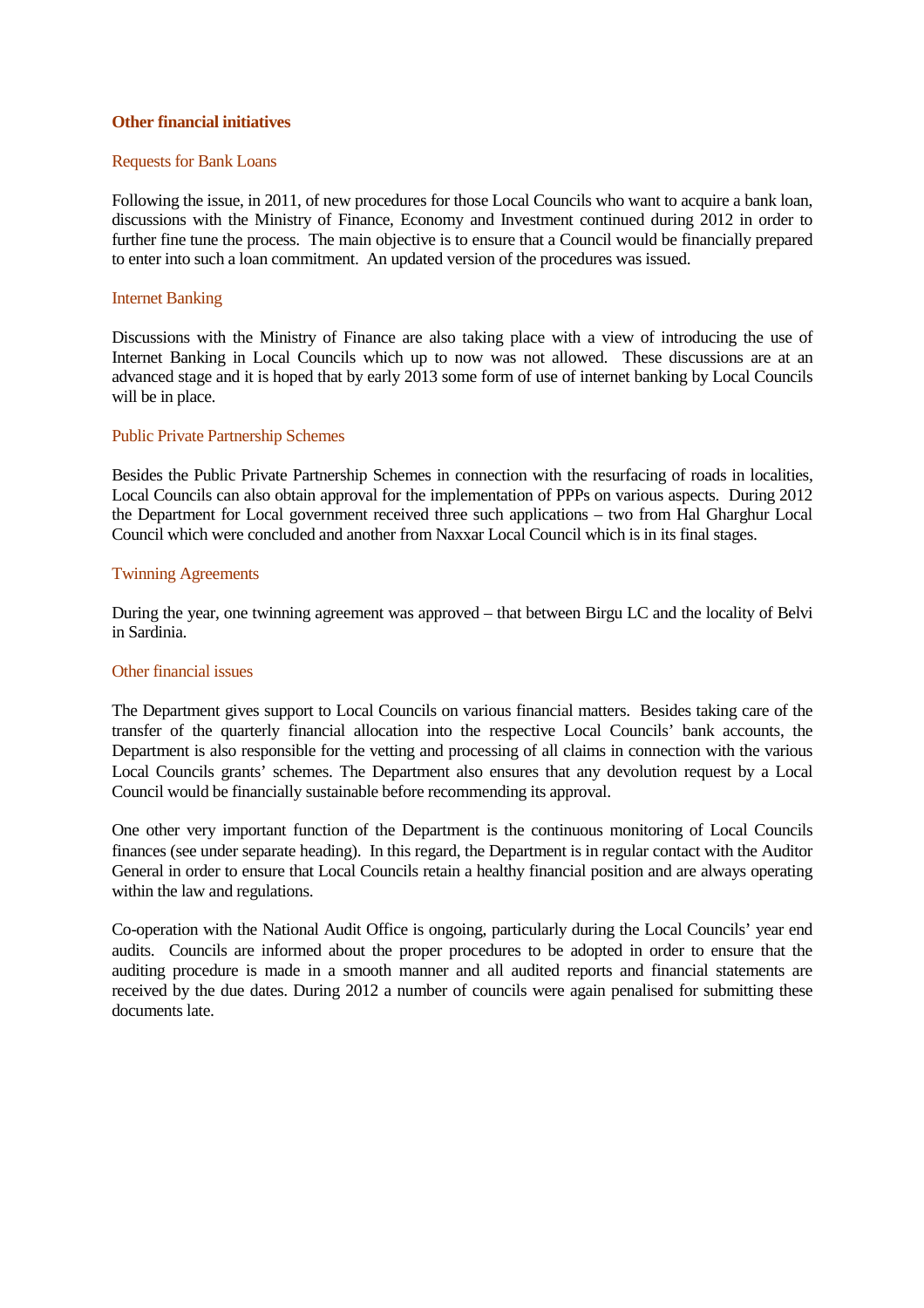#### THE MONITORING UNIT

During the year, the working processes of the Monitoring Unit were continuously updated to reflect the new set up of the Office and to ensure better work practices. The unit continued scrutinising the various functions of the local Councils, with particular emphasis on the financial aspect. Regular checks were made on the schedule of payments, reports, minutes and other related documents. In this respect special attention was given to ensure that the Councils abide by the Local Councils Act, regulations and procedures as well as the instructions which are given to them from time to time through various memos. The timely submission of reports was also scrutinised. All this was made in line with the recommendations made by the Office of the Auditor General in the Office's annual Public Accounts report.

The Monitoring Unit also investigated and reported on several allegations made against Councils. In fact during 2012 the unit monitored 817 cases in all, drafted a report on each case and provided the respective Council with its official position.

#### PEOPLE DEVELOPMENT AND EU & INTERNATIONAL AFFAIRS UNITS

#### HUMAN RESOURCES UNIT

As from January of this year, after due consultation with PAHRO and the Local Councils Association, the Department by means of Memorandum 4/2012 introduced the Guidelines for the Selection of Executive Secretaries in Local Councils that are now being used by all Local Councils. These are now ensuring more uniformity, conformity, accountability and transparency in the selection process of appointing their respective Executive Secretary.

The Unit has continued to update and widen the capacity of the human resources database and aligned further the Department with the requests in both conformity with the public service requirements and other related issues. In the first quarter of the year, the Unit submitted the Capacity Building Exercise and has increased further the timely submissions of the PMP forms.

The Unit was also consulted several times by other sections with the Department regarding both compliancy and legal issues related to its function.

During 2012, the turnover of Executive Secretaries was considerable although the Department had to resort in appointing Acting Executive Secretaries where no appointments were proposed by the Local Councils. To facilitate further the process, the Head of Unit assisted various Local Councils in the process to select an Executive Secretary, thus extending the services of the Unit within the light of the new selection procedure introduced.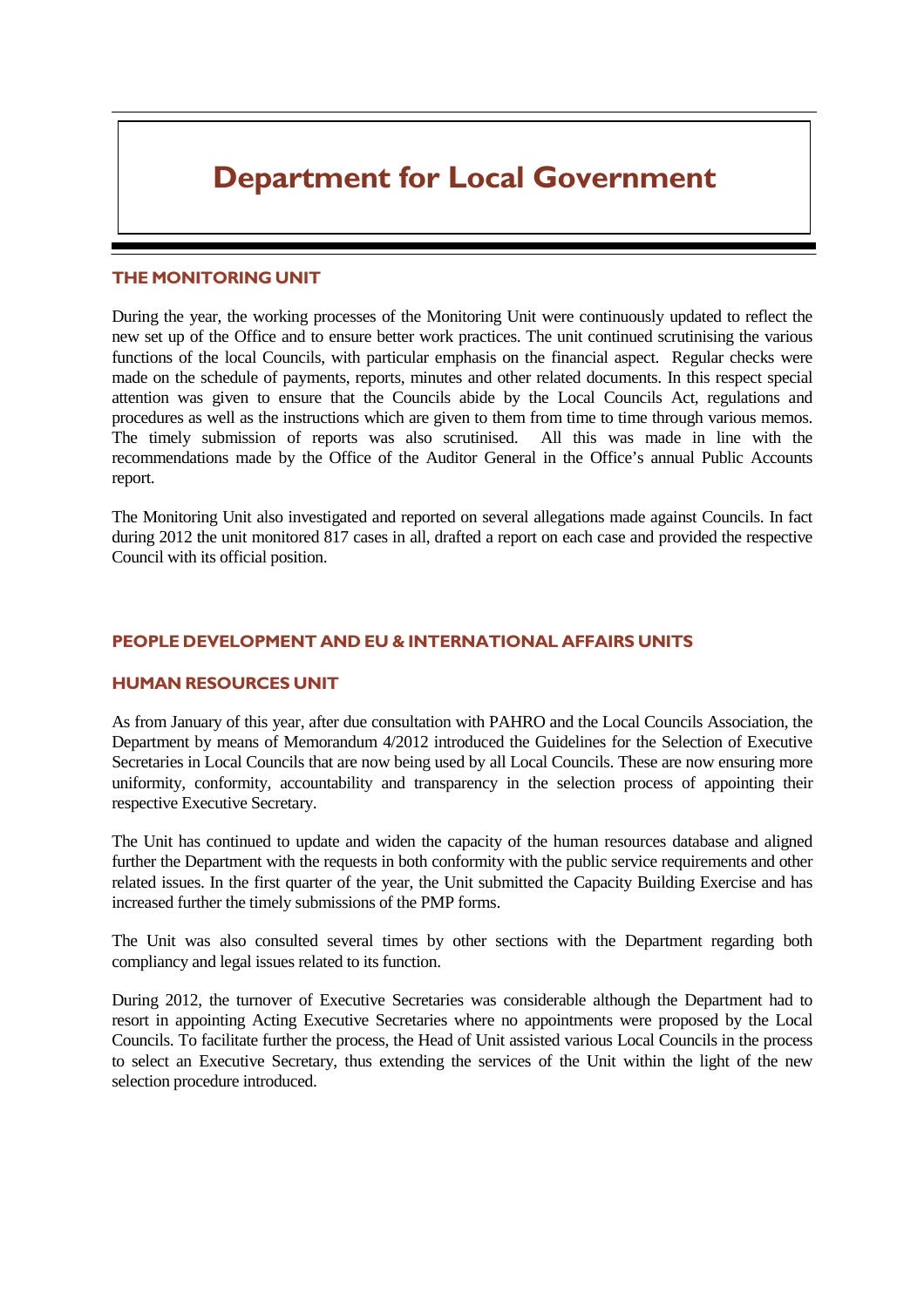#### TRAINING UNIT

Although limited in the financial vote, the Unit has completed the training commenced for Executive Secretaries and Local Councils employees in November, 2011 which stretched till the end of February of this year. Regrettably the courses offered to councillors had to be redimensioned in order to facilitate the realities for 2012 which took on a new strategy where courses where converted to periodic seminars and conferences. The main activities were:

- One day Seminar organized jointly with the National Audit Office highlighting the weaknesses in Local Councils audits

- One day seminar organized jointly with MEUSAC informing local councils with EU funding opportunities together with a session related to the development of the Training Analysis by the Council of Europe;

- Joint two day conference held together with the Ministry of Finance and Investment aimed to enhance the opportunities of collaboration between local councils and the commercial community, including the concept of joint business planning;

- Information session held with the collaboration of the Ministry for Finance and Investment delivering specialized sessions related to financial planning, the late payment directive and the Final Settlement System;

- A two day conference held jointly with Sedqa and the Council of Europe focusing on the methodology called SPIRAL to create social indicators in our communities leading to a holistic implementation plan at local level.

The Unit has taken the task to prepare for the upcoming two years which shall be seeing the implementation of ambitious projects which shall provide an overhaul to create sustainable training by the implementation of a national training strategy.

#### EU AND INTERNATIONAL UNIT

Since Malta has become a member state of the European Union new funding opportunities for local government projects have become available. Although the Department had an EU Desk Officer, since mid 2011 a Unit has been established in order to meet the challenges both internally and to provide an extensive service to local councils. These have been achieved by:

- Application for funding of national projects and the implementation thereof projects that are selected under various programmes that provide
- Become a National Contact Point for EU programmes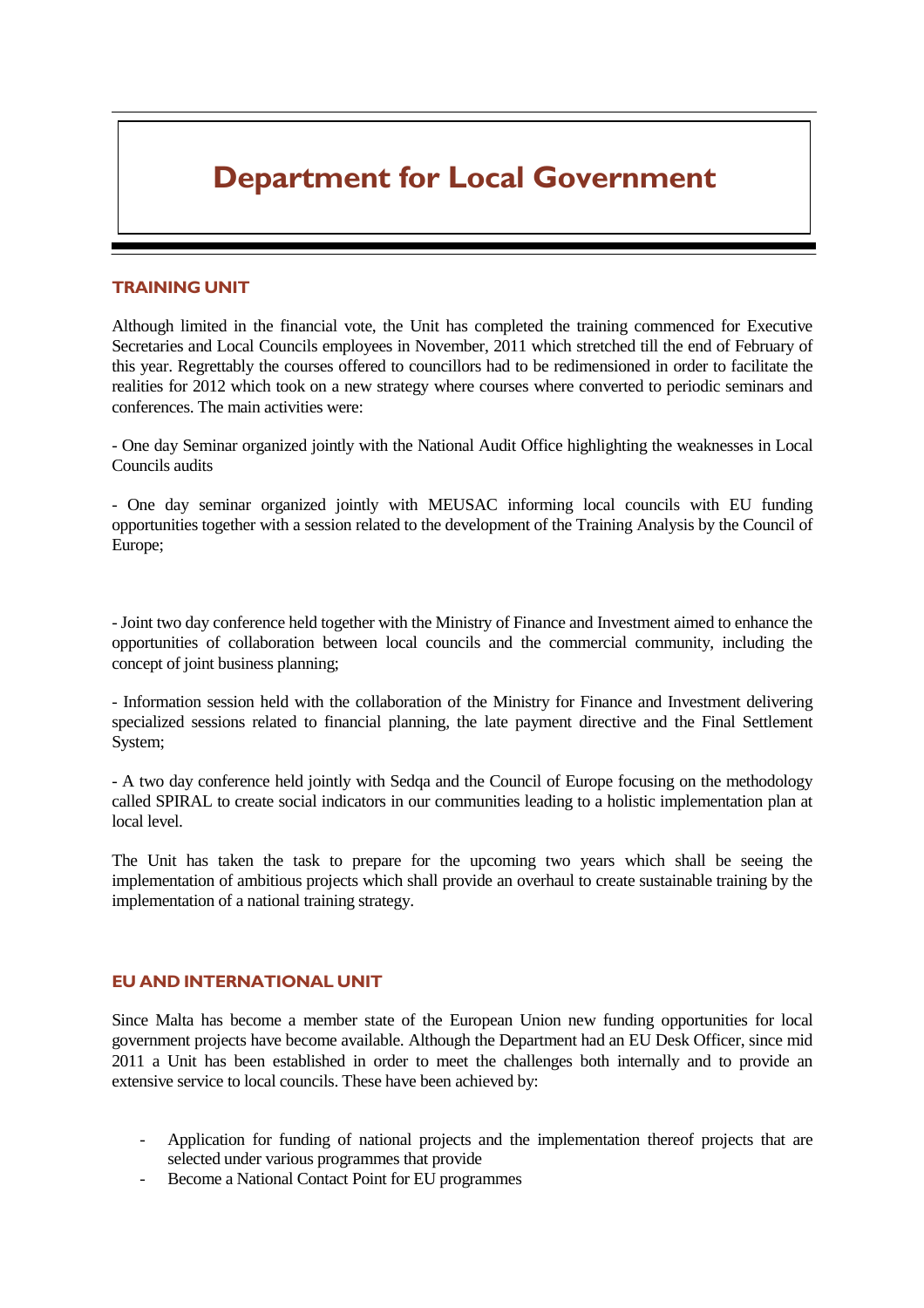- Express opinions on thematic developments in the European Union and the Council of Europe related to local government;
- Assist other ministries and the EU Representation with feedback on EU legislation; and
- Monitor the implementation of EU partly funded project by local councils.

Hereunder please find further details on the activities carried out by the Unit:

#### NATIONAL CONTACT POINT

The Department is the National Dissemination Point of the URBACT programme and the National Contact Point for the "Europe for Citizens" Programme. These programmes are designed to assist local government in the preparation of urban and community planning together with opportunities to implement activities aimed at enhancing the citizen's participation in public life.

The Department together with the URBACT Secretariat has organized the first "URBACT Info Day" in Malta during in the first quarter of 2012 by means of a business breakfast, which was addressed by the Head of the Secretariat of the URBACT Secretariat together with two examples of good practice from the cities of Valletta and Paola. However, due to the lack of funding, the Department was unable to be present in all the meetings of the Monitoring Committee of URBACT. This issue must be dealt with in the coming year and assure the active participation of Malta in the programme.

As a National Contact Point for the "Europe for Citizens" programme the Department has been actively involved in the formulation of the opinion of Malta regarding the new programming period – 2014-2020. Furthermore, the Department has assisted local councils in various local meetings related to the project, wherever this was demanded.

#### PARTICIPATION IN THE COUNCIL OF EUROPE

The Department represents Malta in the Regional and Local Development Committee of the Council of Europe. This committee provides the platform for the 47 Member countries to debate issues that are of general interest to local government as well serve as a bridge to other European institutions. However the main activity relates to the opinion expresses to the Committee of Ministers of the Council of Europe on various themes that will eventually shape local government policy throughout Europe. With regret it must be registered that due to financial difficulties the Department was unable to attend to the last quarter meeting of CDLR.

#### MONITORING OF LOCAL COUNCILS PROJECT IMPLEMENTATION PROCESS

A new initiative taken by the Head of Unit was the participation in bilateral meetings that are held between Managing Authorities of the ERDF, ESF, Malta-Italia and Measures 313 and 323 programmes and the Local Councils. The aim of this participation is twofold – to give advice to both the Managing Authorities and Locals Councils leading to facilitate a better implementation of projects and to monitor the Councils operation in project management in such a sensitive task dealing with public procurement and working with national and international partners.

#### IMPLEMENTATION OF DEPARTMENT'S EU PARTLY FUNDED PROJECTS

*Project 1 - CERTESS* 

DLG is a partner in this EU co-funded as part of the INTERREG IVC programme. The programme supports projects that aim, through interregional exchange of experience at policy level, to improve regional and local policies addressing the selected sub-theme. CERTESS refers to Priority 2 and, in particular, to the sub-theme "Cultural Heritage and landscape"; some of the project objectives, results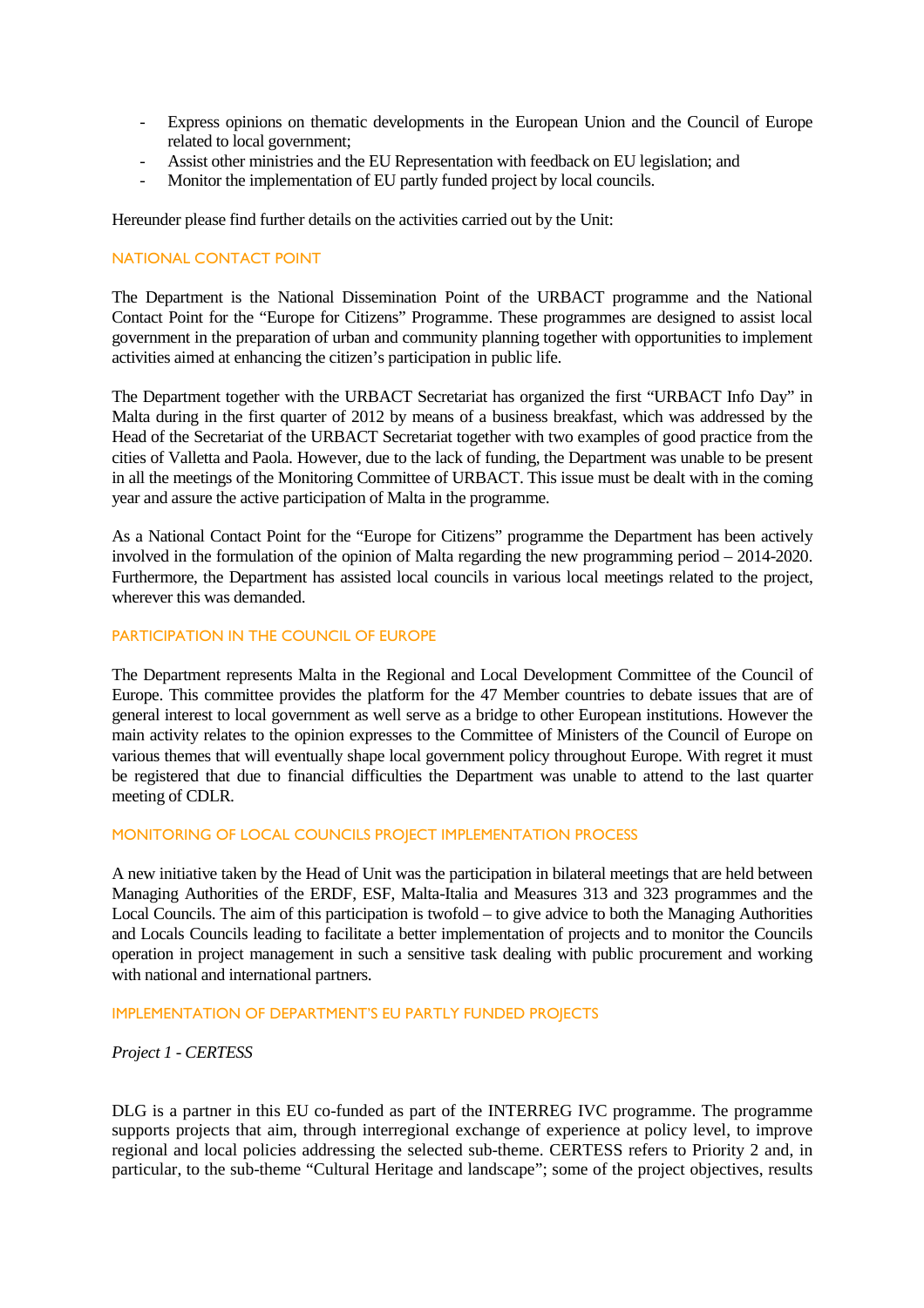and activities, however, deal also with other subthemes of both priority areas, thus ensuring a crosssector and integrated approach.

The specific field of action is related to the European cultural routes as defined by the Council of Europe (usually intended as a historical line interconnecting one or more regions and organised around topics whose historical, artistic or social interest proves to be European, either because of the geographical layout of the route, or due to its contents and significance).

The project aims at setting up a common methodological framework of policy and development instruments for the regions, elaborated through the sharing and transferring of best practices among the partner regions. The best practices shall tackle all aspects relevant the development of a sustainable cultural tourism, from the local micro level to higher decision making bodies, with reference to:

- o identification, interpretation and adding value to cultural heritage local assets
- o development & adoption of advanced governance systems
- o promotion of local economic enterprises & products along the routes, by adopting innovative immaterial services including ITC
- o attention to environmental issues such as:
	- reducing environmental impact & energy consumption of local socio-economic activities; - protection and valorisation of landscape, etc.

Most of the routes already identified, and regions intersected by them, indeed lack comprehensive methodologies, governance instruments, innovative ideas, etc. to implement effective strategies at regional level, the result being that there is a range of punctual, local and sometimes isolated initiatives that:

- o are casually scattered along the route and its associated territory,
- o have no critical mass and
- o do not generate or involve a systematic approach.

The 12 partners to this project are: European Institute of Cultural Routes, LU, Lazio Region, IT, Department of Local Government, MT, Salzburg Research, AT, Tourism Agency of the Balearic Islands (ATB), ES, Regional Ministry of Tourism, Commerce and Sport, ES, Karlsruhe Institute of Technology, DE, Zlin Region, CZ, Administrative District of Gorlice, PL, Ministry of Culture Luxemburg, LU, Sibiu County Tourism Association, RO and JAMK Univeristy of Applied Sciences, FI.

The kick off meeting was held in Luxembourg, the second meeting and workshop were held in Malta whilst the third meeting was held in Karlsruhe, Germany. Due to financial limitations DLG was unable to be present for the fourth meeting held in Salzburg, Austria.

This project is enabling the Department to gain valuable experience in the project management cycles of an EU partly funded project whilst being able to recover all the costs involved including the staff costs of the Local Coordinator (Head of Unit) and the Administrative Secretary (a Senior Clerk from the Department).

*Project 2 - Improving Public Management and Governance at Local Level*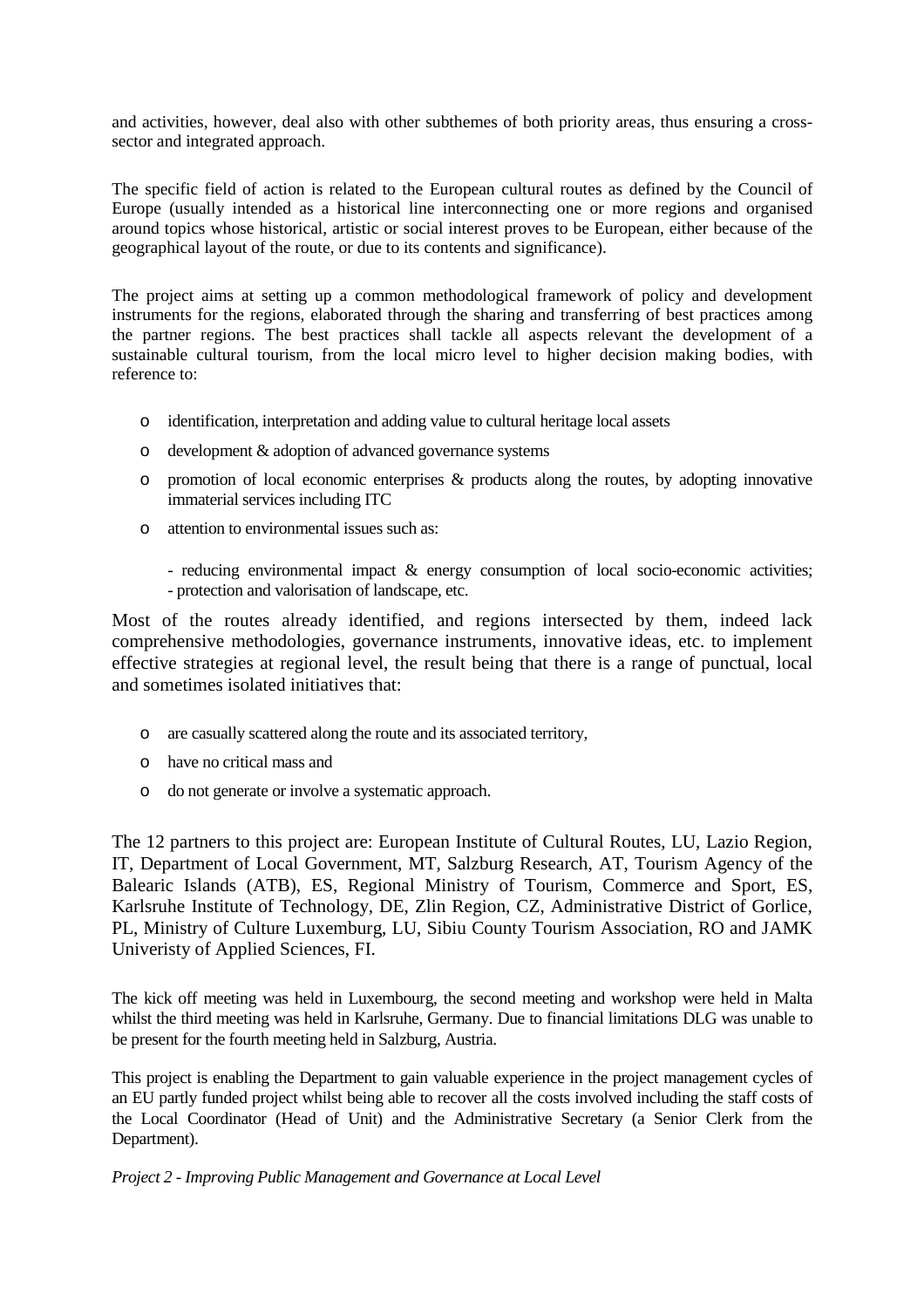The Training Unit within the Department for Local Government was established in June 2011 so as to conduct training courses according to current and future local government needs. The Unit collaborates with other units within the Department such as the Human Resources and the EU and International Affairs with the main aim to co-ordinate and maximise the use of its own resources in developing a training programme for both the elected and the executive arms of local government. Furthermore, the main goal of the unit is to establish a **national training strategy**. The TNA provided a clear strategy that the Department needed to develop - to introduce a common training framework specifically designed to meet the needs of Executive Secretaries working in Local Councils/ Regional Committees and DLG staff with the aim of ensuring and improving Public Management and Governance at Local level.

The Department application under for funding under ESF was successful and since September, 2012 the Unit was also engaged in the implementation process of a project that address various issues related to the Local Governance Policy. The relevance of the common training framework relates also to the increase of service to the public by means of a greater efficiency in Local Councils with better trained public serviced and public sector employees whilst installing related needs such as leadership and ownership. Therefore a common training framework within a national training strategy for local government shall increase the efficiency in local government in the sectors of public procurement, effective customer satisfaction to the community's needs and in particular in the management of public funds. The implementation of this project is expected to commence in 2013.

#### *Project 3 – Partnership for Creative Governance*

The Department for Local Government has filed a project proposal – "A partnership for Creative Governance" under the Norwegian Grants that is structured under various programmes originated by the Council of Europe. This project shall create a set of initiatives that will research, examine, focus and create a number of measures to strengthen institutional capacity, strengthen people development within the respective departments responsible for local government, the elected and the executive arms of local and regional government, improve the quality and accessibility of services provided and create a professional programme for exchange of personnel. The Head of the EU and International Unit within DLG attended for a Train the Trainer Seminar held in Switzerland organised in conjunction with the Council of Europe.

One of the main initiatives to be undertaken is the Leadership Academy programme. Good leadership can make a real difference to how well a local authority performs. There is growing consensus that it is the most important element in developing good local governance. Leadership is the capacity to formulate a vision for the future of the local community and to make it come true through the involvement of the community, the use of public authority and strategic management of public services. The main objectives of the ToT were (a) to enhance knowledge and skills of trainers in the field of leadership in local governments, based on concepts contained in the Centre's Manual on modern leadership; (b) to create a pool of trainers/experts that potentially would carry on Leadership Academy programme in their respective countries/local governments; (c) create a network of international trainers/experts that would continue to co-operate in the future with aim to exchange practices and experiences, and ultimately would conduct the Leadership Academy Programme in pairs.

During 2012, the Council of Europe, by means of an invitation informed the Department for Local Government of a meeting that was being organized in Oslo, Norway with KS – the Norwegian Association of Local Municipalities with the aim "… to discuss the implementation of the Partnership for Creative Governance Project, which is to be funded by the Norwegian Grants, as well as the role of each partner in this Project." The predefined project "Partnership for Creative Governance" was drafted in Malta between the Department for Local Government and the Local Councils Association and the assistance of the Centre of Expertise for Local Government Reform of the Council of Europe under the Programme Area 25: 'Capacity Building and Institutional Cooperation between Beneficiary State and Norwegian Public Institutions, Local and Regional Authorities' of the Norwegian Financial Mechanism.The Head of Unit of EU & International Affairs with DLG attended this meeting and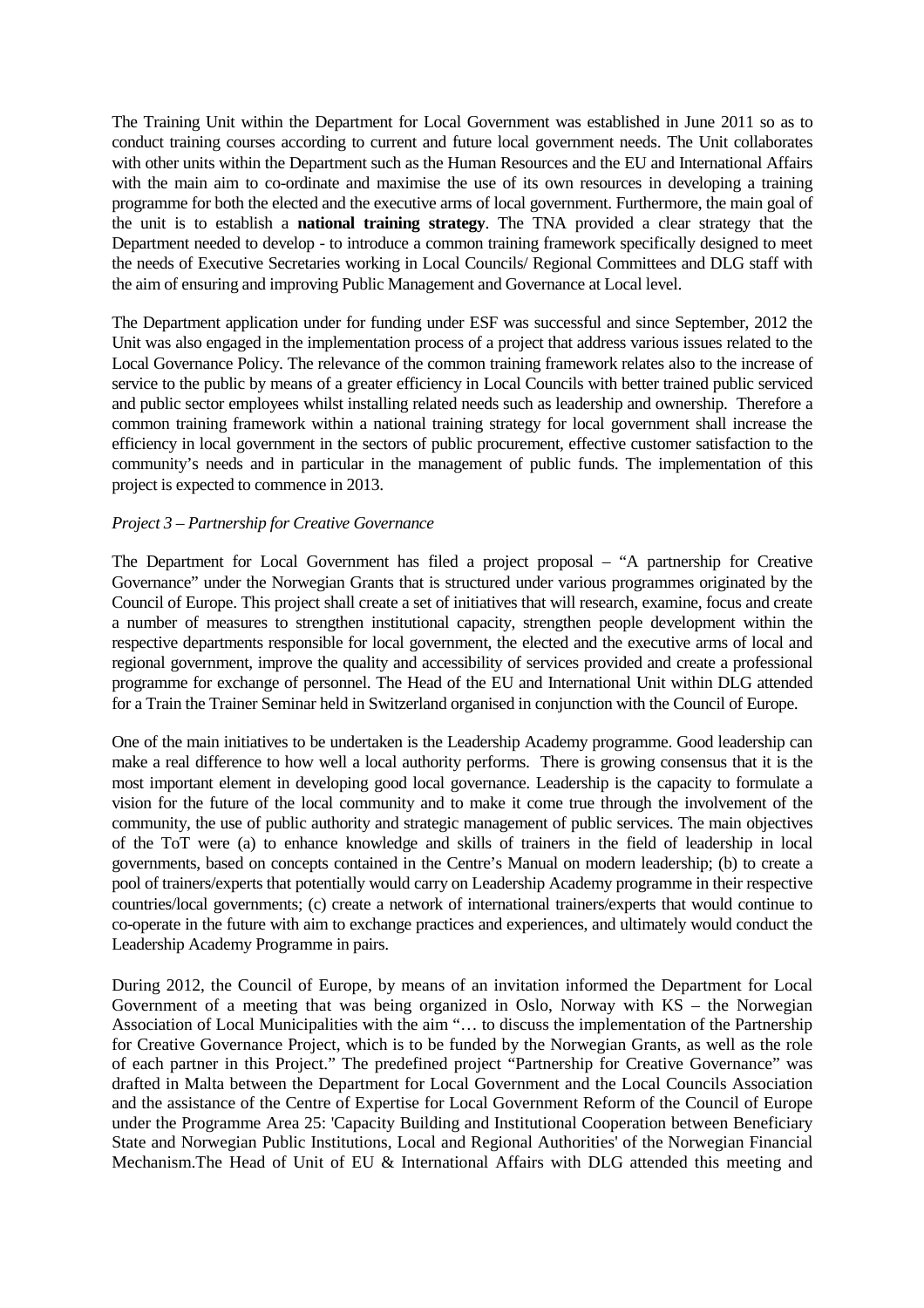successfully concluded various pending issues regarding the project. The project is expected to commence in 2013.

The costs related to all the travelling abroad are to be refunded from various sources mainly the Council of Europe, PPCD-OPM, CDRT-OPM and the respective partly funded projects. Hence the financial burden is very limited on the Department's expenditure amounting to less than  $\epsilon$ 1000 annually.

### GRANT SCHEMES

#### SCHEMES LAUNCHED IN 2012

Since the inception of schemes from the financing of projects to cultural activities in 2009, the Department for Local Government has noted that the Councils are embarking on even more ambitious projects, and actively participating in each scheme launched. Administrative Committees and even Regional Committees are following suit. During 2012, 7 schemes were launched

The Department was involved in the preparation, adjudication (through an official on the Adjudication Board) and payment of these schemes to the successful Councils. The schemes and the amounts allocated to each one are indicated in the table below.

#### List of Schemes Issued in 2012

| Memo 17/2012 - Scheme egov4u for Local Councils                                            | €75000.00   |  |  |  |
|--------------------------------------------------------------------------------------------|-------------|--|--|--|
| Memo 27/2012 - Scheme for the financing of Lifelong Learning courses                       | €24,000.00  |  |  |  |
| Memo 38/2012 - Scheme for Cultural Activities 2012/13                                      | €250,000.00 |  |  |  |
| Memo 40/2012 - Scheme for Local Councils who have the responsibility<br>of local libraries | €36,500.00  |  |  |  |
| Memo 45/2012 - Scheme for the financing of Special Initiatives                             | €105,000.00 |  |  |  |
| Memo 49/2012 - Scheme for the financing of Sport Initiatives                               | €60,000.00  |  |  |  |
| Memo 56/2012 - Scheme for the financing of Pilot Project - Book Box                        | €4,800.00   |  |  |  |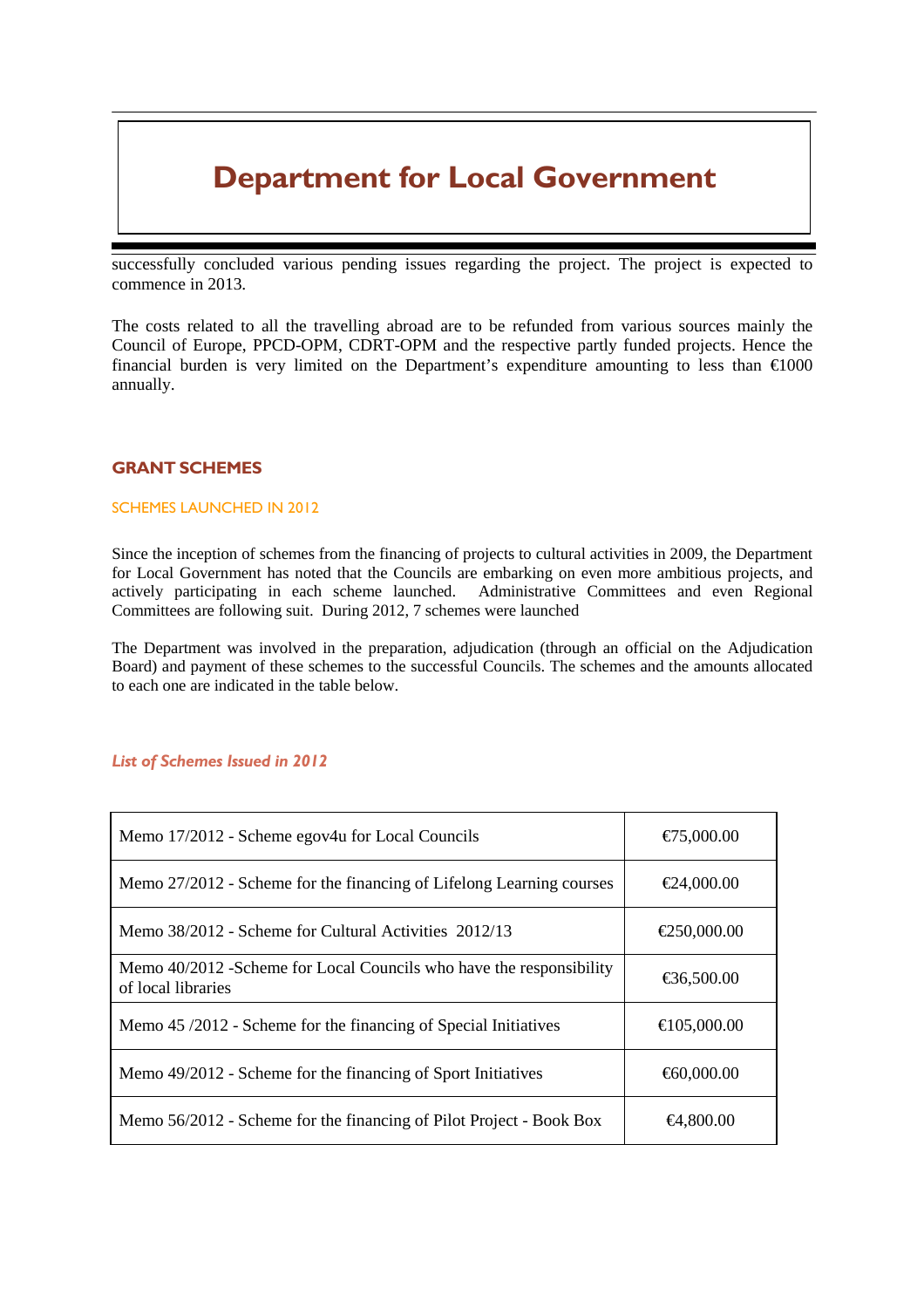#### Schemes Awarded in 2012

In 2012, the Department for Local Government, following the adjudication of the various schemes each by their respective Adjudication Board, some even pertaining from 2011,. This is the respective list :

|                                                                                                     | No of applications received | No of Councils which | applied      | No of Adm Comm which | applied        | Regional Committees | Total grant for each scheme | No of Councils which | benefitted | No of Adm Comm which | benefitted       | Regional Committees |
|-----------------------------------------------------------------------------------------------------|-----------------------------|----------------------|--------------|----------------------|----------------|---------------------|-----------------------------|----------------------|------------|----------------------|------------------|---------------------|
|                                                                                                     |                             | Malta                | Gozo         | Malta                | Gozo           |                     |                             | Malta                | Gozo       | Malta                | Gozo             |                     |
| Memo 90/2011 - Scheme for the<br>financing of Sport Initiatives 2012/13                             | 35                          | 23                   | 12           | $\boldsymbol{0}$     | $\mathbf{0}$   | $\boldsymbol{0}$    | €58,226.12                  | 17                   | 8          | $\overline{0}$       | 1                | $\overline{0}$      |
| Memo 17/2012 - Scheme egov4u for<br><b>Local Councils</b>                                           | 10                          | 7                    | 3            | $\mathbf{0}$         | $\overline{0}$ | $\overline{0}$      | €75,000.00                  | $\overline{7}$       | 3          | $\boldsymbol{0}$     | $\overline{0}$   | $\overline{0}$      |
| Memo 120/2011 - Scheme for Local<br>Councils who have the responsibility of<br>local libraries 2012 | 46                          | 38                   | 8            | $\mathbf{0}$         | $\overline{0}$ | $\overline{0}$      | €22,016.00                  | 38                   | 8          | $\boldsymbol{0}$     | $\boldsymbol{0}$ | $\overline{0}$      |
| Memo 27/2012 - Scheme for the<br>financing of Lifelong Learning courses<br>2012/13                  | 32                          | 30                   | $\mathbf{2}$ | $\mathbf{0}$         | $\mathbf{0}$   | $\overline{0}$      | €23,317.00                  | 23                   | 2          | $\overline{0}$       | $\theta$         | $\overline{0}$      |
| Memo 63/2011 - Scheme for the<br>financing of special projects in small<br>localities               | 20                          | 15                   | 5            | $\mathbf{0}$         | $\mathbf{0}$   | $\boldsymbol{0}$    | €101,000.00                 | 7                    | 2          | $\boldsymbol{0}$     | $\overline{0}$   | $\overline{0}$      |
| Memo 87/2011 - Scheme for the<br>financing of special projects                                      | 40                          | 29                   | 10           | $\overline{0}$       | 1              | 1                   | €101,300.00                 | 6                    | 3          | $\overline{0}$       | $\boldsymbol{0}$ | $\overline{0}$      |
| Memo 122/2011 - Scheme for the<br>financing of restoration of small historical<br>places            | 68                          | 52                   | 12           | $\overline{c}$       | $\mathbf{2}$   | $\boldsymbol{0}$    | €109,000.00                 | 25                   | 8          | $\boldsymbol{0}$     | $\overline{c}$   | $\overline{0}$      |
| Memo 38/2012 - Scheme for Cultural<br>Activities 2012/13*                                           | 89                          | 67                   | 15           | 4                    | $\overline{2}$ | 1                   | €250,000.00                 | 15                   | 11         | $\overline{4}$       | $\overline{0}$   | $\mathbf{0}$        |

### Follow ups in 2012

We have been following the Local Councils, Administrative Committees and Regional Committees in their progress, related to the schemes they have benefitted from. This has led to the schemes awarded in 2009, to be closed. Also schemes awarded in 2010/2011 are nearing final completion. The follow ups have resulted in a screening process of Councils carry on for the execution of such works. It is noted that all necessary tenders or quotations are issued, they are vetted and followed, to follow up each Council in the progress of such works.